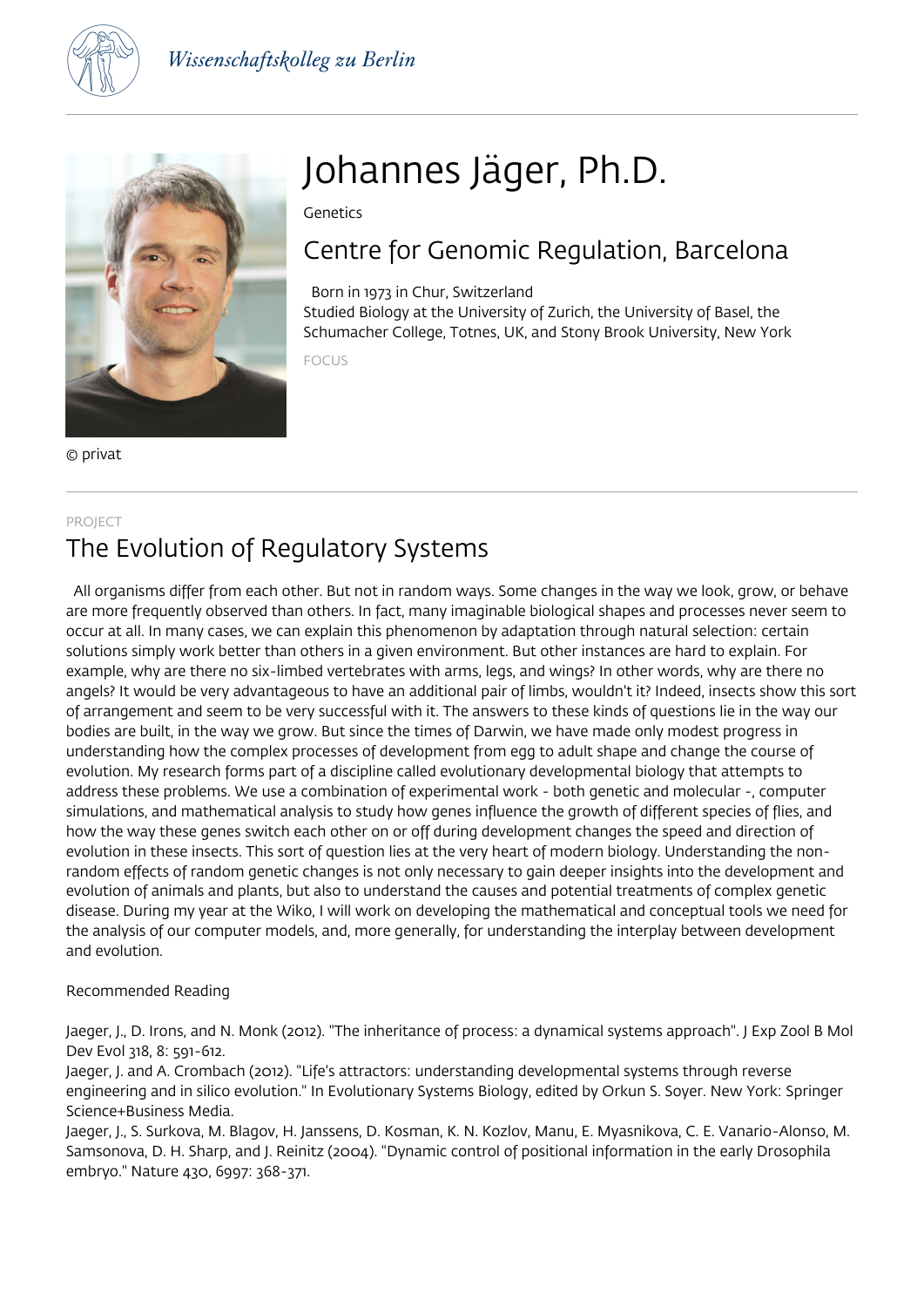#### TUESDAY COLLOQUIUM, 11.11.2014

### The Process View of Life

 I have always been fascinated by the astonishing diversity of biological forms, from the fluid shape of a singlecelled amoeba, to the fractal beauty of shrubs and trees, to the colossal, colourful explosion of patterns in a coral reef. Nature seems inexhaustible in its ingenuity and inventiveness. And yet, there are regularities in this profusion of forms. Some patterning elements - body segments, appendages, stripes and spots, for example - occur frequently while others - such as wheel-shaped structures - are exceedingly rare. Why is this the case?

Biological form originates through two of the most intriguing and powerful processes in nature. The first, development or ontogenesis, shapes the organism and its life cycle on the trajectory from fertilised egg through childhood, adolescence, and maturity to death. The second, evolution or phylogenesis, alters those life cycles over many generations, adapting them to their respective environmental context, ultimately multiplying the number and kinds of organisms that inhabit our planet.

Both ontogenesis and phylogenesis are essential to account for the diversity of biological forms. On the one hand, evolution by natural selection culls forms that are unsuited for their environment and amplifies the frequencies of those that are well-adapted. On the other, the origin and range of forms that are selected can only be explained through development. What kinds of forms are possible, what kinds of forms can be selected at all, is determined by the ontogenetic processes that constitute life cycles. The nature of these processes and their role in evolution remain one of the deepest mysteries in biology today.

In my colloquium, I present an approach to unravel this mystery: biological structuralism. In contrast to currently dominant gene-centric views, it treats genes not as autonomous agents but as causal nodes embedded in the dynamic regulatory structure of development. It is both a philosophical perspective - considering process more fundamental than substance - and a practical scientific strategy - founded in the conceptual framework of dynamical systems theory. I will illustrate the power of structuralism with a seemingly simple but nevertheless archetypal example: the evolution of body patterning in flies. This example provides a small but meaningful glimpse into the complex and entangled generative processes that underlie the immense creative potential of life on Earth.